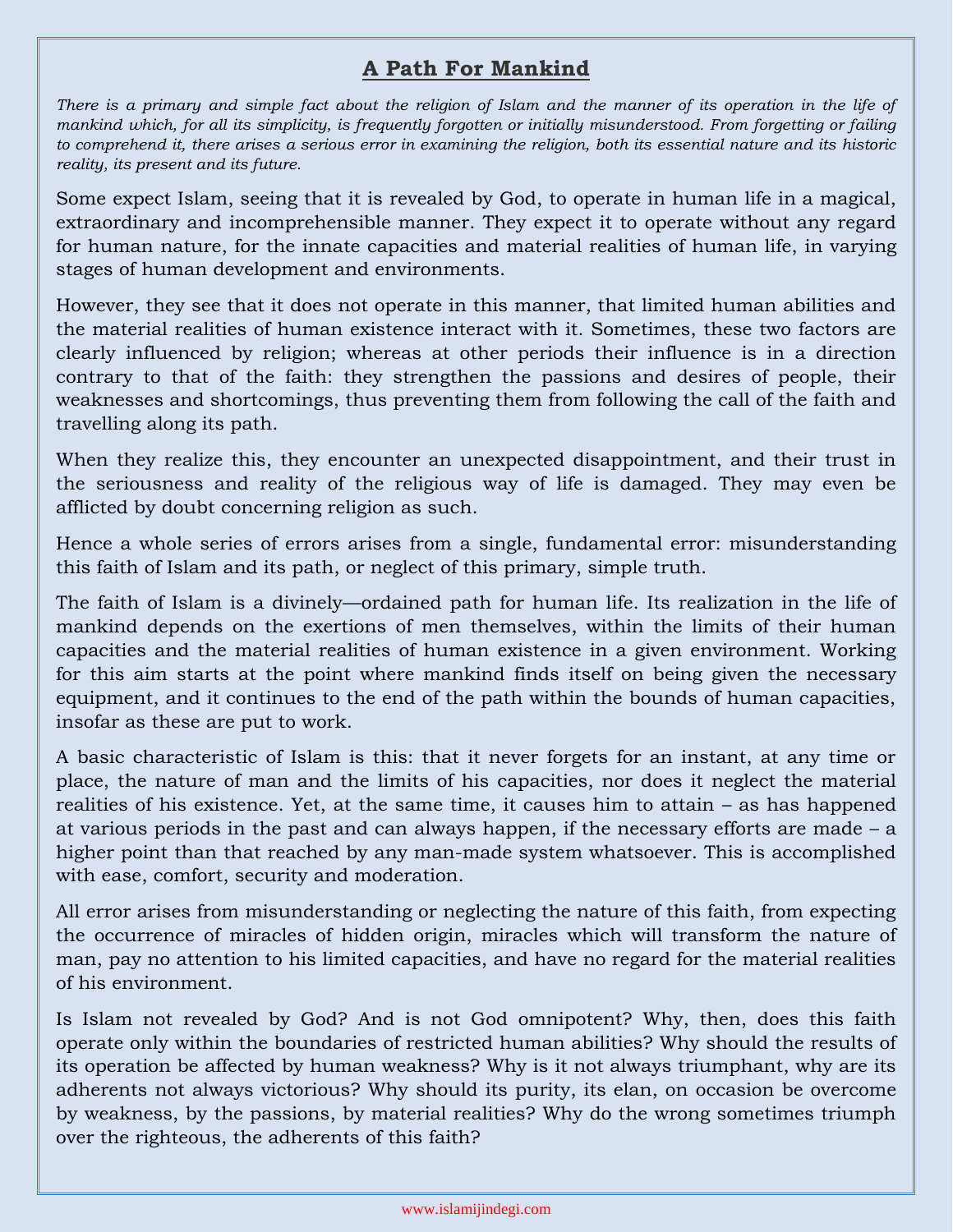All these represent questions and doubts, and all arise in the first place from misunderstanding or neglect of the primary nature of this faith and its mode of operation.

Naturally God is capable of transforming human nature, by means of the religion of Islam or any other method. But – may He be exalted! – He has chosen to create man with his present nature in accordance with His own wisdom. He has chosen to make divine guidance the fruit of exertion and desire for it:

"Those who strive on our account, them will We guide to our paths."

He chose too to make human nature operate constantly, without being effaced or put out of action.

"The soul and that which regulates it. He inspired it with knowledge of its corruption and its piety. He who purifies it, prospers; and he who corrupts it, loses thereby".

He chose that His divinely ordained path for human life should be realized through human exertions, within the limits of human capacities:

"Truly God does not change the state of a people until they change that which is within themselves".

"Were God not to repel some people by means of others, truly the earth would be corrupted".

He has chosen thereby to raise men to a point of excellence corresponding to the exertions he has made, the abilities he has applied, and the patience with which he has met misfortune for the sake of realizing this divinely ordained path, of removing evil from himself and from life around him:

"Did the people imagine that they would say: we have believed, and they would not be tested? We have tested those before them, and surely God knows the truthful and God knows the liars".

None of God's creation has the right to ask Him — may He be exalted! – why He has chosen all this and willed it to be. None of His creation – may He be exalted! – has the right – since he is not a god, has no knowledge nor the possibility of knowledge – to ask concerning the general system of creation, that system whose results are in the nature of every created being.

'Why', in this connection, is a question asked neither by a serious believer nor by a serious atheist. The serious believer will not ask it because he is too polite towards God — Whose essence, attributes and qualities he knows – and too well aware of the limited nature of his human perception which is not equipped to operate in this realm. The serious atheist will not ask for he does not recognise the existence of God at all. Were he to recognise His divinity, he would know too His glory and the implications of His divinity. "He is not asked concerning what he does, yet they are so asked." For He alone is omniscient, aware of what He does.

This is a question asked only by the frivolous, neither a serious believer nor a serious atheist. Therefore, no attention is to be paid to it, and it is not to be taken seriously. It is asked by one ignorant of the nature of divinity and its attributes. The only way to instruct the ignorant is not by direct answer, but by expounding to them the nature and attributes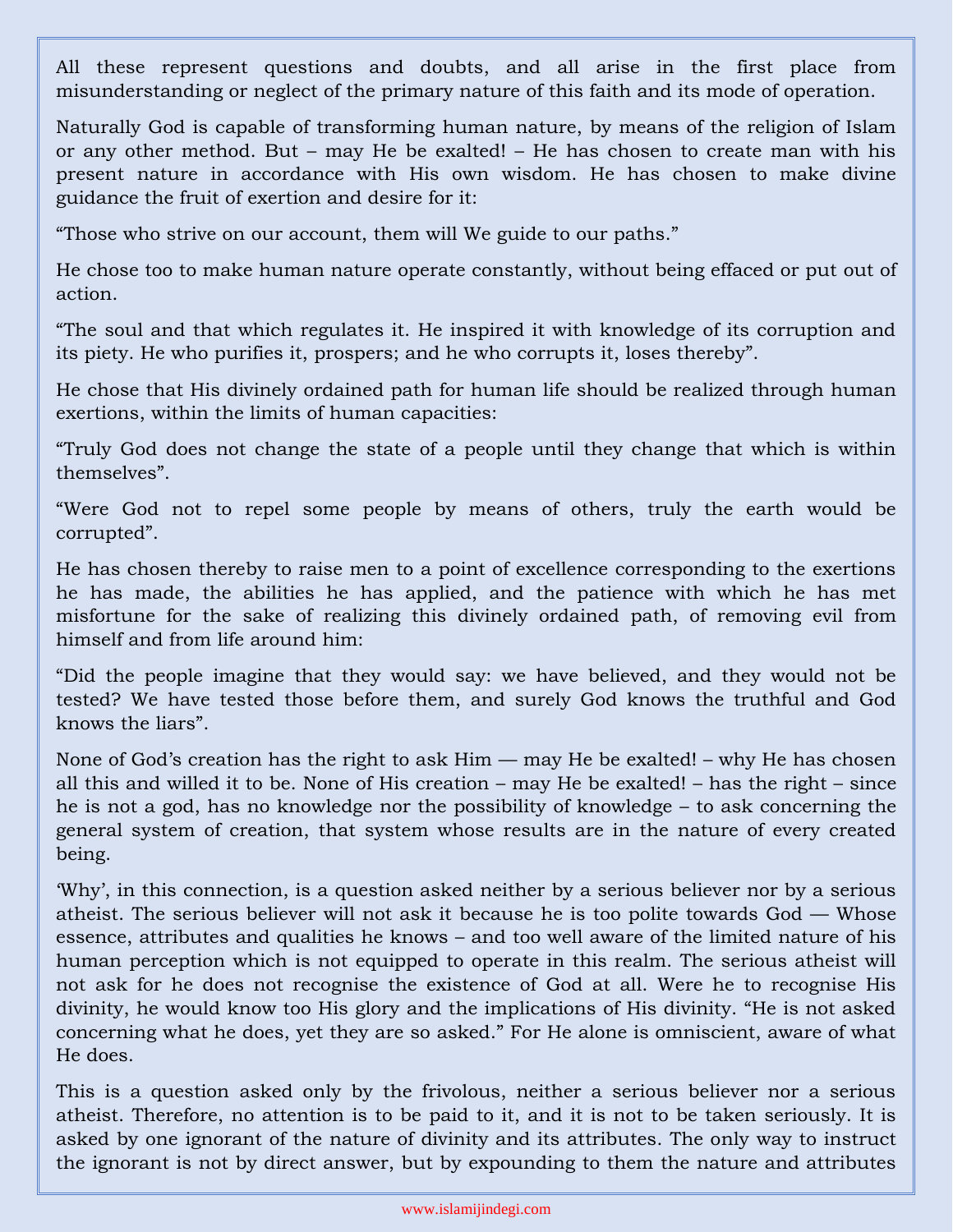of divinity. Then they will either recognize and accept them, becoming believers, or they will deny and reject them and become atheists. The controversy is thereby concluded, unless dispute arises. And if controversy turns into dispute, the Muslim is not permitted to continue with it.

The conclusion we arrive at in this respect is the following that none of God's creation – may He be exalted! – has the right to ask why He has chosen to create man with the nature he has; why He has chosen to make the operation of this nature permanent and uninterrupted; and why He has chosen to make the divinely ordained path for human life be realized through human existence, rather than enforcing it miraculously, through obscure, hidden means.

It is however the duty of every single one of His creation to perceive and take notice of these facts, and to observe them in operation in human life. He should interpret the facts of human history in their light, understanding their historical line of development on the one hand and knowing how to confront and influence that line of development on the other. Further, he should live with the wisdom and power of God, and have the correct attitude towards them.

This divine path, represented in its final stage by Islam, as entrusted to Muhammad – may the peace and blessings of God be upon him! – is not brought into being in the world, in the realm of humanity, simply by virtue of its revelation by God. It is not brought into being by being preached and proclaimed to the people. It is not brought into being by divine enforcement, in the same way that God enforces His will in the ordering of the firmament and the revolution of the planets. It is brought into being by a group of people undertaking the task, believing in it completely and conforming to it as closely as possible, trying to bring it into being in the hearts and lives of others too; striving to this end with all, they possess. They struggle against human weakness and human passion within themselves, they struggle against those whom weakness and passion impel to resist divine guidance. They attain thereby, in the realization of the divine path, a point made possible by human nature and permitted material realities. They begin with man as he stands and do not neglect his actual state and demands as he passes through and traverses the stages of the divinely ordained path. This group will triumph over their own souls and those of others at times, and at other times will be routed by their own souls and those of others, in accordance with the efforts they expend and the means they choose for the battle, suitable for the circumstances and the needs of the age. More important in determining victory or defeat is however the degree to which they truly, in themselves, represent this path, and are able to give it practical expression in their personal conduct and behavior.

This is the nature of the faith of Islam and the mode of its operation. This is its plan for action and its method. This is the truth that God wished to teach the Muslim community when He said: 'truly God does not change the state of a people until they change that which is within themselves"; "were God not to repel some people by means of others, truly the earth would be corrupted"; and "those who strive on Our account, them will We guide to our paths".

This is the truth that God wished to teach the Muslim community at the battle of Uhud when it failed to represent the true nature of the faith in its own self at certain stages in the battle. It neglected or forgot the primary truth, imagining that inevitable victory was a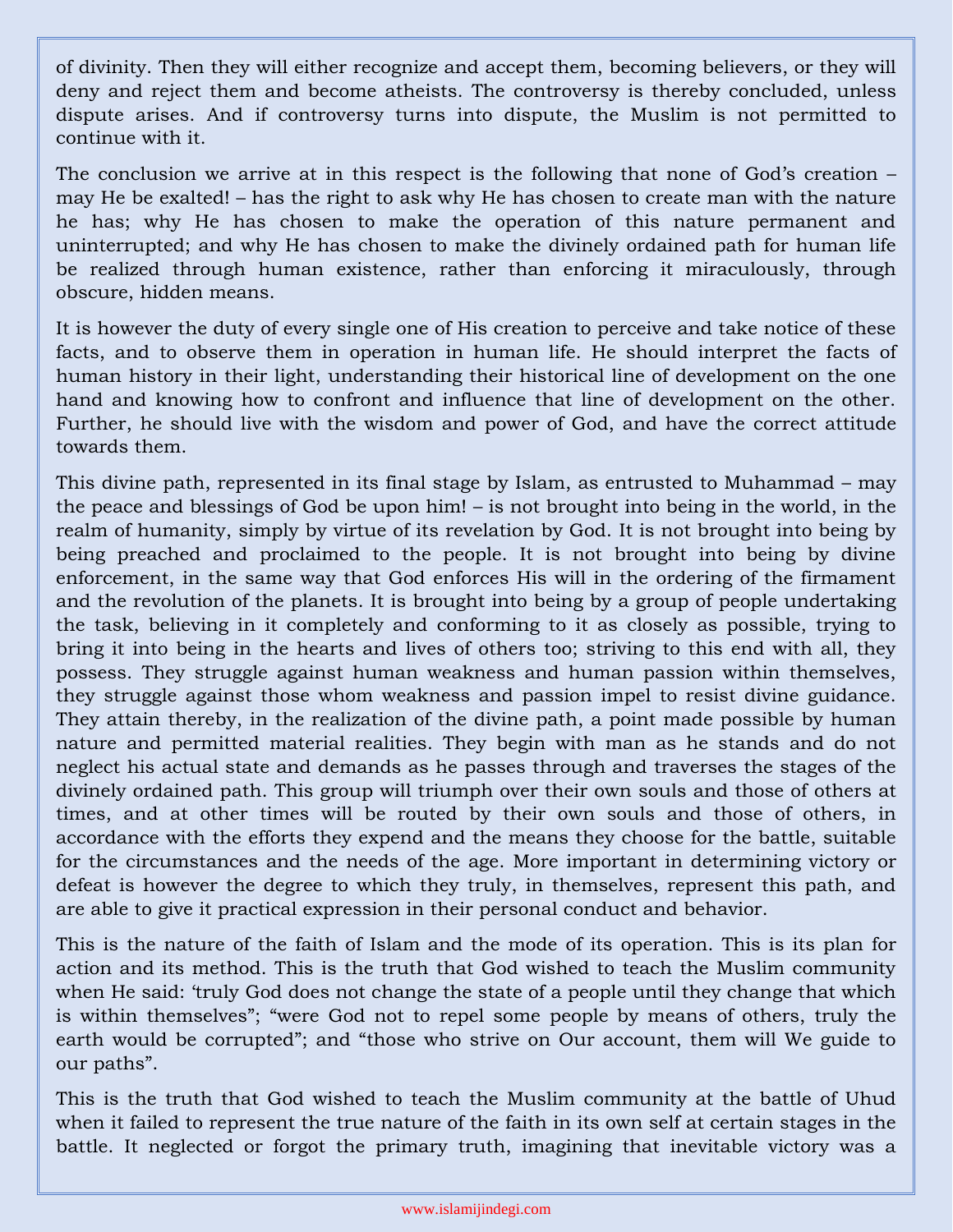consequence of their being Muslim. God — may He be exalted! – said to them: "And when you were afflicted with a calamity similar to one already experienced, you said. How is this? Say: it is from yourselves". He also said to them: "God made true His promise that you might test them with His permission. Yet you failed and disputed concerning the matter. You rebelled after He had shown you what you love. There are those among you who desire the world, and those too who desire the hereafter. Then He turned you away from them that He might test you".

The Muslim community learned this truth at the battle of Uhud, not by words of reproach, but through blood and suffering. It paid a high price: defeat after victory; loss instead of booty; a wound that left none unaffected; noble martyrs including Hamza, the foremost of all martyrs — may God be pleased with him! – and worse and more serious than this for the whole Muslim community, the wounding of the Prophet of God – the blessings and peace of God be upon him! – the blow struck at his noble head, the fracture of a tooth in his mouth. He fell on his side in the pit which had been dug by Abu Amr, the evil ally of the Quraysh, as an ambush for the Muslims, while the polytheists were chasing him. He was alone with a few of his companions who were martyred one after the other while defending him. One of them, Abu Dajana, shielded him with his lack against the arrows of the polytheists. An arrow hit him in the back but he did not move until the believers returned from their route, to receive the hard and bitter lesson!

It is thus clear that the realization of the divine path has been left to human exertions. The fact that it is brought into being within the limits of human capacities rectifies the human soul and reforms human life. We say this not in order to supply a cause for God's will in determining the matter as He has, but only in order to point out a practical observation of the effects of this working of His will in the life of His worshippers.

The truth of the faith is not fully established until a struggle is undertaken on its behalf among people. A struggle against their unwillingness and their reluctance, a struggle to remove them from this state to that of Islam and truth. A struggle by word of mouth, by propagation, by exposition, by refuting the false and baseless with a statement of the truth proclaimed by Islam. A struggle too physically to remove obstacles from the path of right guidance when it is infested by brute force and open violence. In this struggle misfortune and suffering will be encountered, and patience will be necessary. In times of victory too patience is needed: it is then perhaps more difficult. Then one becomes steadfast and unwavering, pursuing the path of the faith righteously and unswervingly.

This struggle is necessary on the part of the individual for he struggles against himself while struggling against other people, and thereby horizons are opened to him in the faith which would never be opened to him if he were to sit immobile and at rest. He perceives facts concerning people and life which he could not realize in any other way. His soul, his feelings, his imagination, his habits, his nature, his reactions and responses – all are brought to a point of development which he could not have attained without this hard and bitter experience.

This, among other matters, is implied in God's saying "Were God not to repel some men by means of others, truly the earth would be corrupted". The first to be corrupted are human souls, by means of stagnation overtaking the spirit, weakening the will and paralysing it.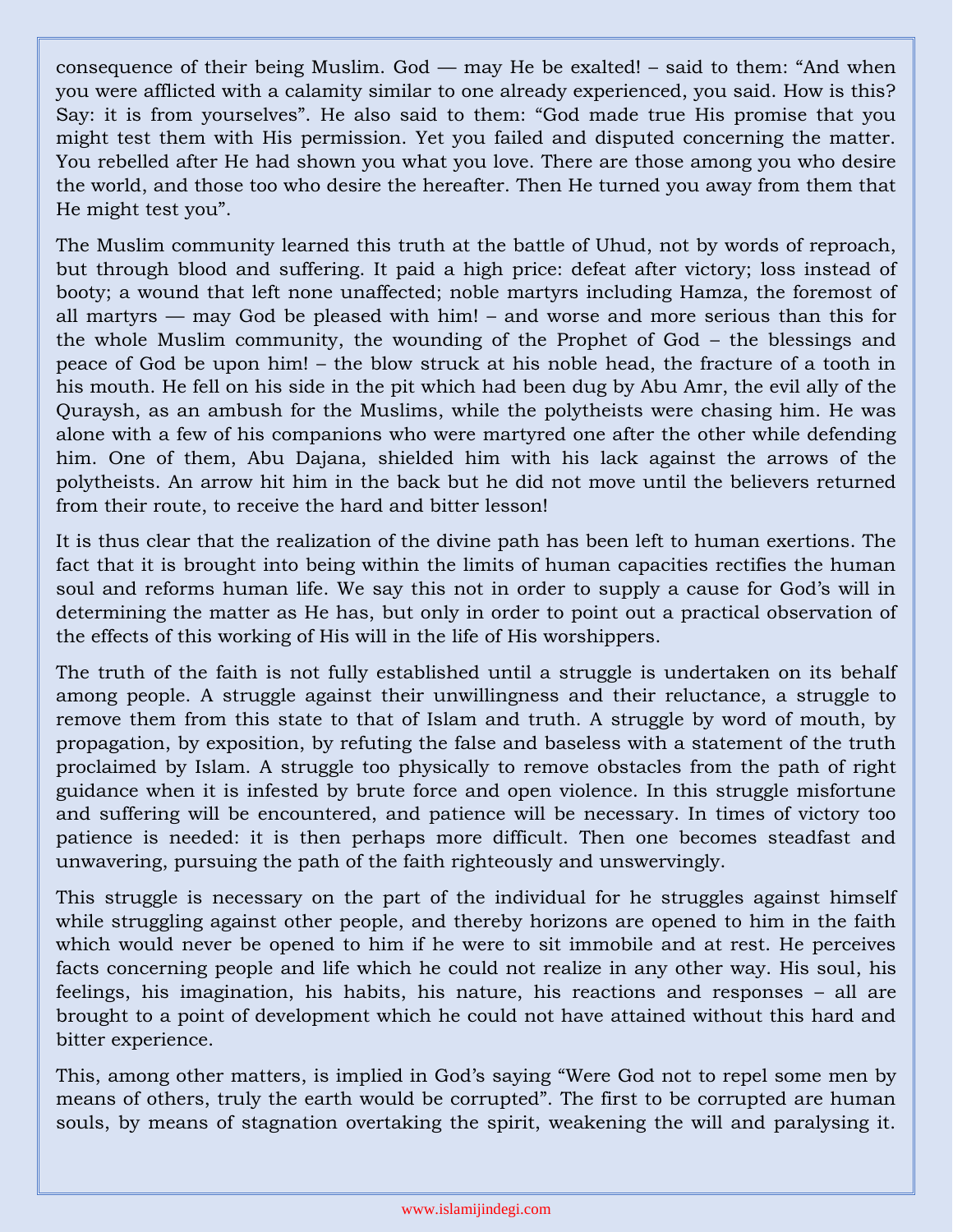Then the whale of life is subject to stagnation, or is able to operate only within the sphere of the passions, as happens to nations afflicted with luxury.

This too is part of the nature in which God created man. He caused the well-being of this nature to reside in struggling for the establishment of the divine path for human life, by means of human exertion and within the bounds of human capacities.

Moreover, this struggle and its accompanying trials is the practical means for purifying the ranks of the community – after the initial purification of the individual soul – of ridding it of the idle and the hypocrites, of those of weak heart and weak character, of tricksters and deceivers.

This is the truth God wishes to teach the Muslim community when He exposes it to trial and testing. It is then that the recesses of souls become known, and the ranks become clarified, beneath the hammer of trial, the hardship of experience and the bitterness of suffering.

This is the truth God wished to teach the Muslim community after the battle of Uhud, when he said in reply to the Muslims' question of 'How is this?' "Say: this is from yourselves". He then continues: "That which befell you on the day the two groups met was with the permission of God, that He might know the believers and know the hypocrites". "God did not place the believers in the state where you find yourselves for any purpose but this: that He might distinguish the evil from the good' …"So that God might know the believers and take martyrs from among you – God does not love the wrongdoers – so that He might test those who have believed and annihilate the unbelievers". All this becomes rooted in their minds, while at the same time their calamity was caused by shortcomings in applying the complete meaning of the

faith in their thoughts and actions during the battle. In the end, it was of benefit for them, through God's grace and forgiveness of their fault, and because its consequences were a lesson for them, and a means of purifying themselves and their ranks.

With regard to the true nature of the faith and the mode of its operation, we must add to the remarks already made a supplementary observation.

The fact that the realization of this divinely ordained path is left to human efforts, within the limits of human capacities and of the material realities of human life at various stages of development and in various environments, does not imply the final and definite independence of man in this matter, or his isolation from the divine will and planning, the aid and assistance of God. To regard the matter in this manner would be in fundamental contradiction with the Islamic way of thought.

We have already remarked that God Almighty helps the one who struggles for the sake of right guidance: "And those who struggle for our sake, We guide them to Our paths". "God does not change the state of a people until they change that which is within them".

These two quotations indicate to us the relation between human exertions and the aid dispensed by God to humanity; by means of this aid, men will attain the good, the right guidance and the virtue for which they strive.